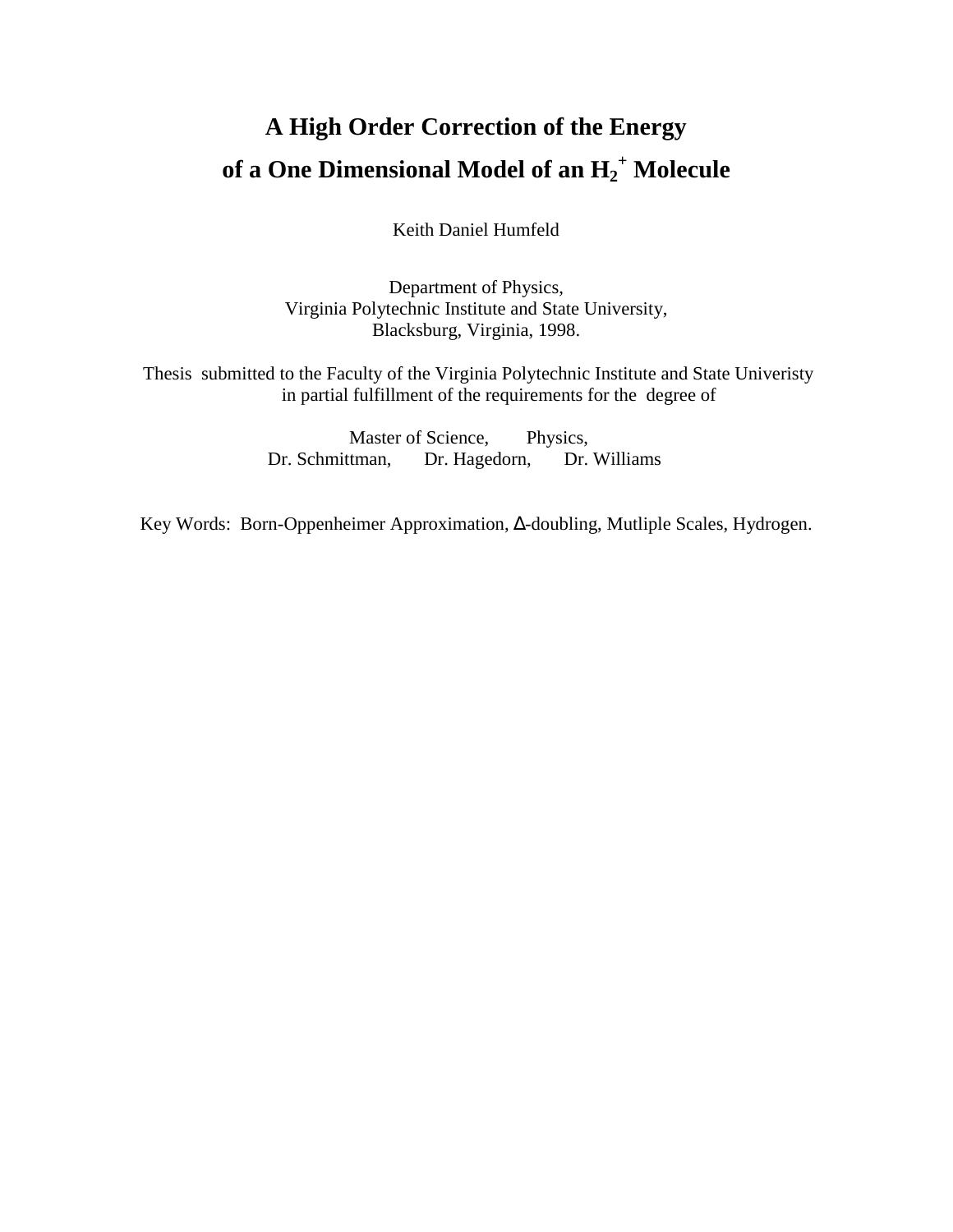## A High Order Correction of the Energy of a One Dimensional Model of an  $H_2^+$  Molecule

## Keith Daniel Humfeld

## (ABSTRACT)

The ground state electron wavefunction of some molecules has a non-zero angular momentum about the internuclear axis. Molecular rotational momentum can couple with this angular momentum, splitting the energy degeneracy of the two directions of motion about the internuclear axis. Performing a Born-Oppenheimer approximation of such a system will break the relevant energy degeneracy at eighth order. This degeneracy breaking is known as Λ-doubling.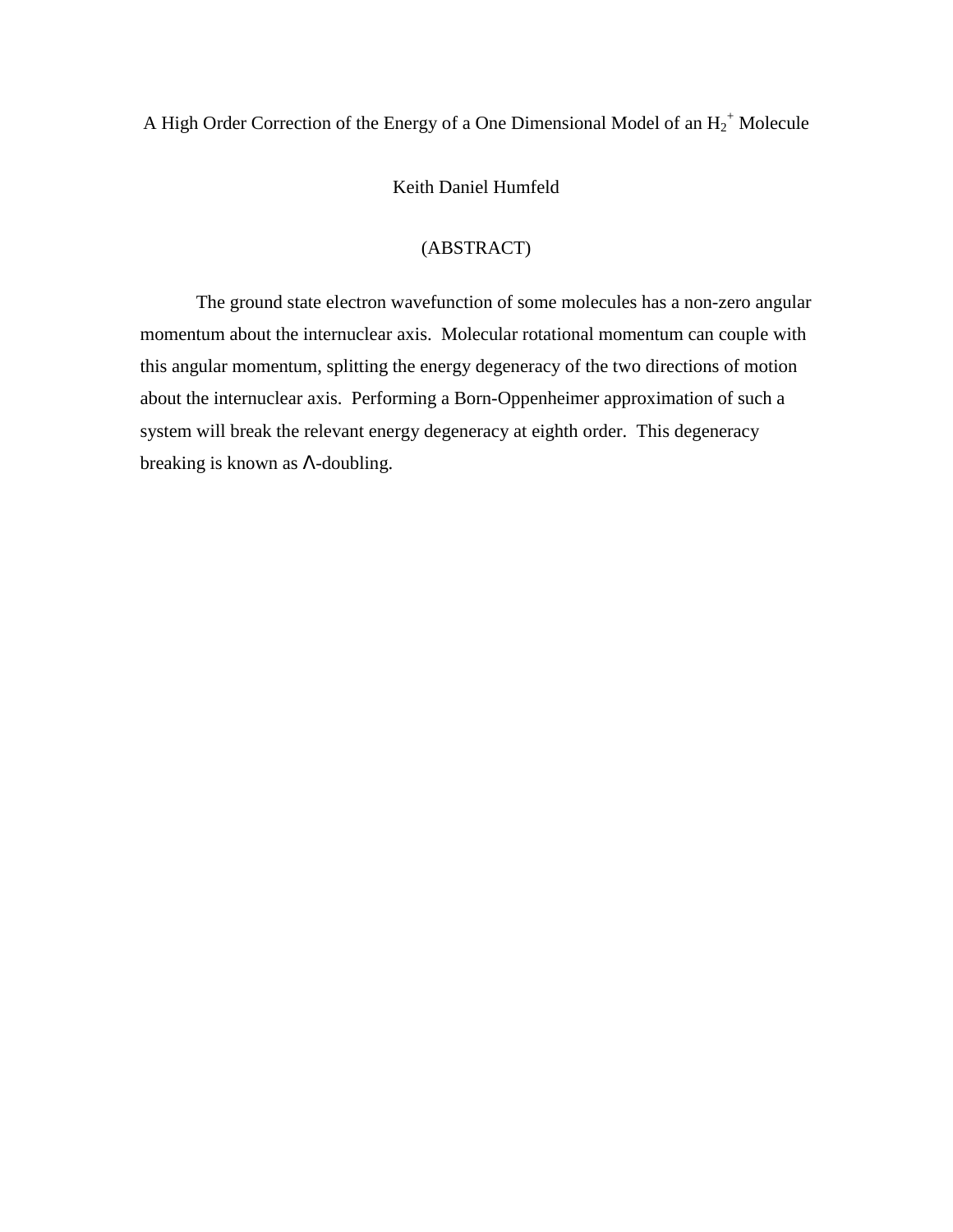## *Topic and Result*

The original Born-Oppenheimer approximation dates back to a remarkable paper [1] that appeared only a year after the publication of the Schrodinger equation. That paper contains zeroth order and fourth order expansions for a molecular wave function and energy, respectively. The expansion parameter is  $\varepsilon$ ; the fourth root of the ratio of the electron mass to the nuclear mass. The largest value of  $\varepsilon$  in a realistic model occurs for the hydrogen molecule, where its value is approximately 0.15.

 The validity of the result of the expansion was not proven rigorously until 1981 in a paper by Combes, Duclos, and Seiler [2]. In 1987 Hagedorn [3] proved that the expansion could be extended to arbitrarily high powers in epsilon if the potentials between the pairs of particles were assumed to be smooth. In 1988 [4] he generalized this to allow Coulomb potentials in the case of diatomic molecules. In 1992 Klein, Martinez, Seiler, and Wang [5] extended this result to polyatomic molecules and showed that all odd order terms in the expansion for the energy were zero.

 The original Born-Oppenheimer approximation provides enormous insight into the structure of molecules. The zeroth order term for the energy is the energy of the electrons and nuclear repulsion with the nuclei fixed at an optimal configuration. The first order correction is zero. The second order term is the harmonic approximation to the energy of vibrations of the nuclei around the optimal configuration. The associated frequencies are derived from the electronic energy near the optimal configuration of the nuclei. The third order term is zero. The fourth order term contains the rotational energy of the whole molecule, the first non-harmonic corrections to the vibrational energy, and a first term that couples the nuclear and electronic motions.

 In many situations, the higher order terms have no such simple interpretations; they are merely complicated corrections to the fourth order expansion. However, if the electron state has a non-zero orbital angular momentum about the internuclear axis of a diatomic molecule, then high order terms can introduce splittings of levels that are

1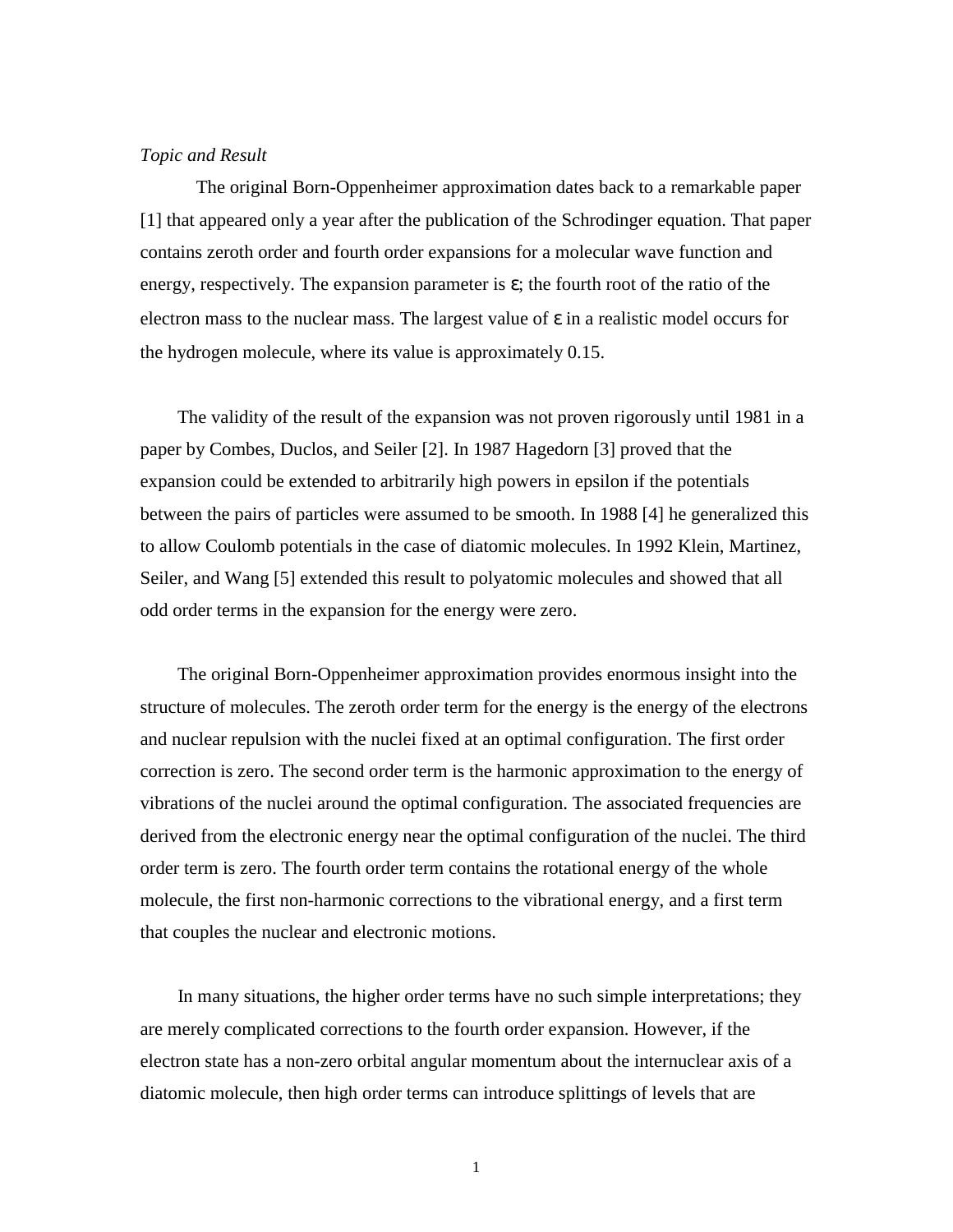degenerate at lower order. If the electrons have an orbital angular momentum of one unit about the internuclear axis, then the splitting occurs at eighth order in the expansion. Many molecules exhibit Λ-doubling when the electrons are in excited states, and a few do so in their ground states.

One molecule in which Λ-doubling occurs in the ground state is Nitric Oxide. An NO molecule has two nuclei and fifteen electrons; the system is incalculable. A Hamiltonian for a diatomic molecule is presented by Hagedorn [3]. Instead of considering this Hamiltonian itself, we use a one-dimensional model of an  $H_2^+$  molecule. Note that the one-dimensional model cannot contain Λ-doubling, as that is a threedimensional effect, and that an  $H_2^+$  molecule does not exhibit  $\Lambda$ -doubling in three dimensions while its electron is in its ground state. However, if the eighth order perturbation of the energy can be found for the one-dimensional model of an  $\text{H}_{2}^{\text{+}}$ molecule, it can be found for an NO molecule through similar calculations.

Although the eighth order correction to the energy of a one dimensional model of an  $H_2^+$  molecule has not been found explicitly, a number of techniques have been developed to aid in the discovery of the correction. These techniques will be mentioned or discussed after the Hamiltonian has been formally derived.

### *Derivation of Hamiltonian*

The model used began as a single electron in a potential described by two "attractive" fixed delta functions:

$$
H = \frac{-\hbar^2}{2m} \frac{\partial^2}{\partial x^2} - z\delta(x-a) - z\delta(x+a)
$$

The two delta functions were then allowed to move, and were assumed to have a mass of  $\varepsilon^4$  times the mass of the electron. The Hamiltonian was expressed in three coordinates: the positions of each of the three particles. A repulsive term was added to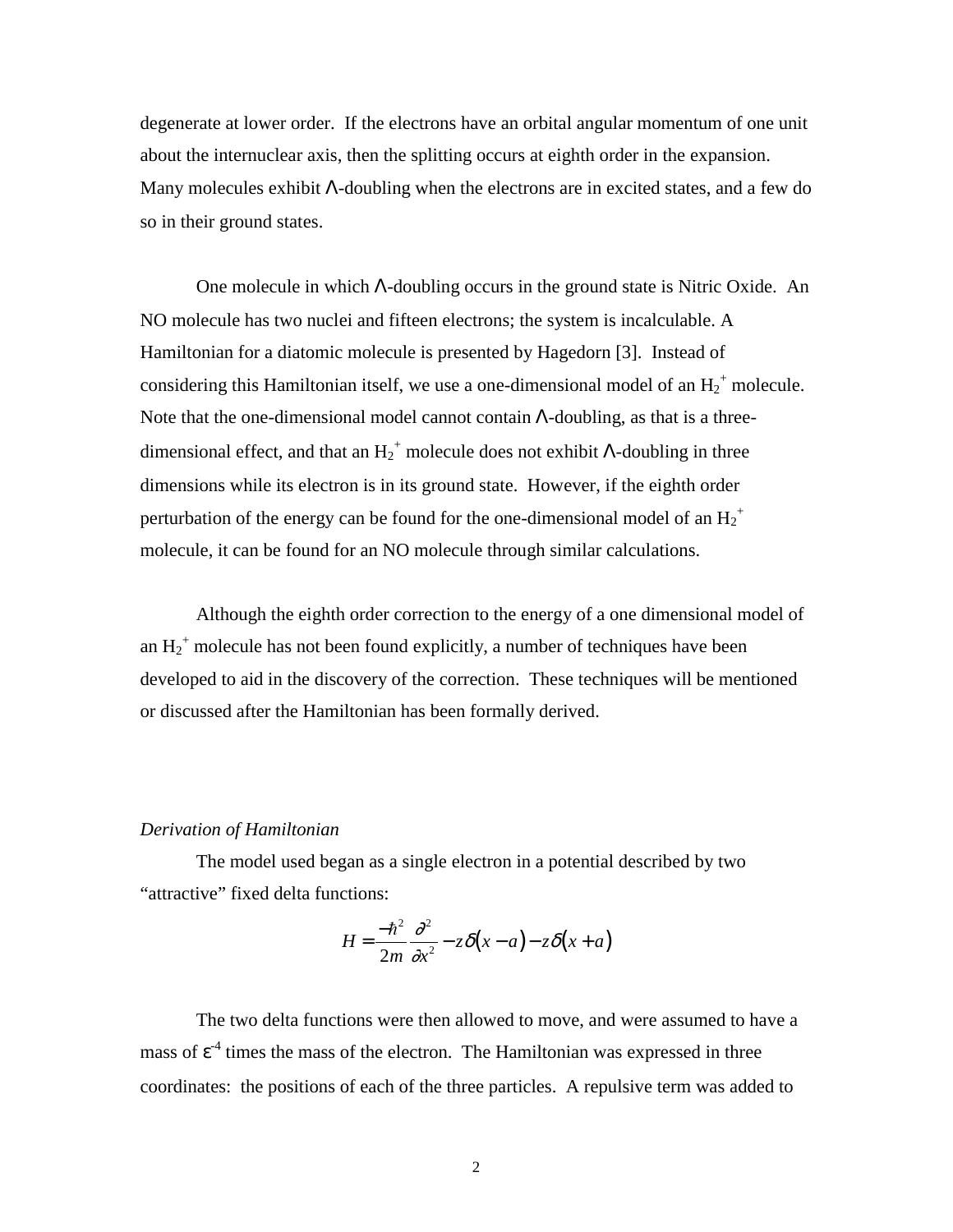prevent the two nuclei from approaching each other. In the center of mass frame of reference, it became possible to express the Hamiltonian in two coordinates: the separation (x) of the nuclei and the displacement (y) of the electron from the center of mass of the two nuclei.

$$
H = \frac{-\hbar^2}{2m} \frac{\partial^2}{\partial y^2} - \frac{\hbar^2}{2m} \varepsilon^4 \left[ 2 \frac{\partial^2}{\partial x^2} + \frac{1}{2} \frac{\partial^2}{\partial y^2} \right] + W(x) - z \delta \left( y - \frac{x}{2} \right) - z \delta \left( y + \frac{x}{2} \right)
$$

Another change of variables was enacted, a continuous rescaling, that made the arguments of the delta functions depend only on one variable.

$$
H = \frac{\hbar^2}{2m} \left\{ -\varepsilon^4 \frac{\partial^2}{\partial R^2} + \varepsilon^4 \frac{2\alpha}{R} \frac{\partial^2}{\partial R \partial \alpha} - \frac{1}{R^2} \left[ (4 + 2\varepsilon^4 + 4\varepsilon^4 \alpha^2) \frac{\partial^2}{\partial \alpha^2} + \varepsilon^4 2\alpha \frac{\partial}{\partial \alpha} \right] \right\}
$$
  
+  $W(R) - z \frac{2}{R} \delta(\alpha - 1) - z \frac{2}{R} \delta(\alpha + 1)$ 

Without this change of variables, the high order expansion formally contains derivatives that do not exist.

The motion of the nuclei had both adiabatic and semi-classical quantum dynamical components, so the R variable corresponding to that motion was broken into two variables. The "multiple-scales technique" was applied to R, resulting in a variable x that corresponded to the classical motion of the nuclei, and a variable y that corresponded to the quantum dynamical motion of the nuclei. Finally, the Hamiltonian used was:

$$
H = -\frac{\varepsilon^4}{2} \frac{\partial^2}{\partial x^2} - \varepsilon^3 \frac{\partial^2}{\partial x \partial y} - \frac{\varepsilon^2}{2} \frac{\partial^2}{\partial y^2} + \varepsilon^4 \frac{\alpha}{x} \frac{\partial^2}{\partial x \partial \alpha} + \varepsilon^3 \frac{\alpha}{x} \frac{\partial^2}{\partial y \partial \alpha}
$$
  

$$
- \frac{1}{x^2} \Biggl[ \Bigl( 2 + e^4 + 2e^4 a^2 \Bigr) \frac{\partial^2}{\partial \alpha^2} + \varepsilon^4 \alpha \frac{\partial}{\partial \alpha} \Biggr] + \frac{c}{x} - z \frac{2}{x} \delta(\alpha - 1) - z \frac{2}{x} \delta(\alpha + 1)
$$
  

$$
+ \sum_{j=4}^{\infty} \varepsilon^j \Bigl[ T_j(x) - T_j(x_0 + \varepsilon y) \Bigr] + E(x) - E(x_0 + \varepsilon y)
$$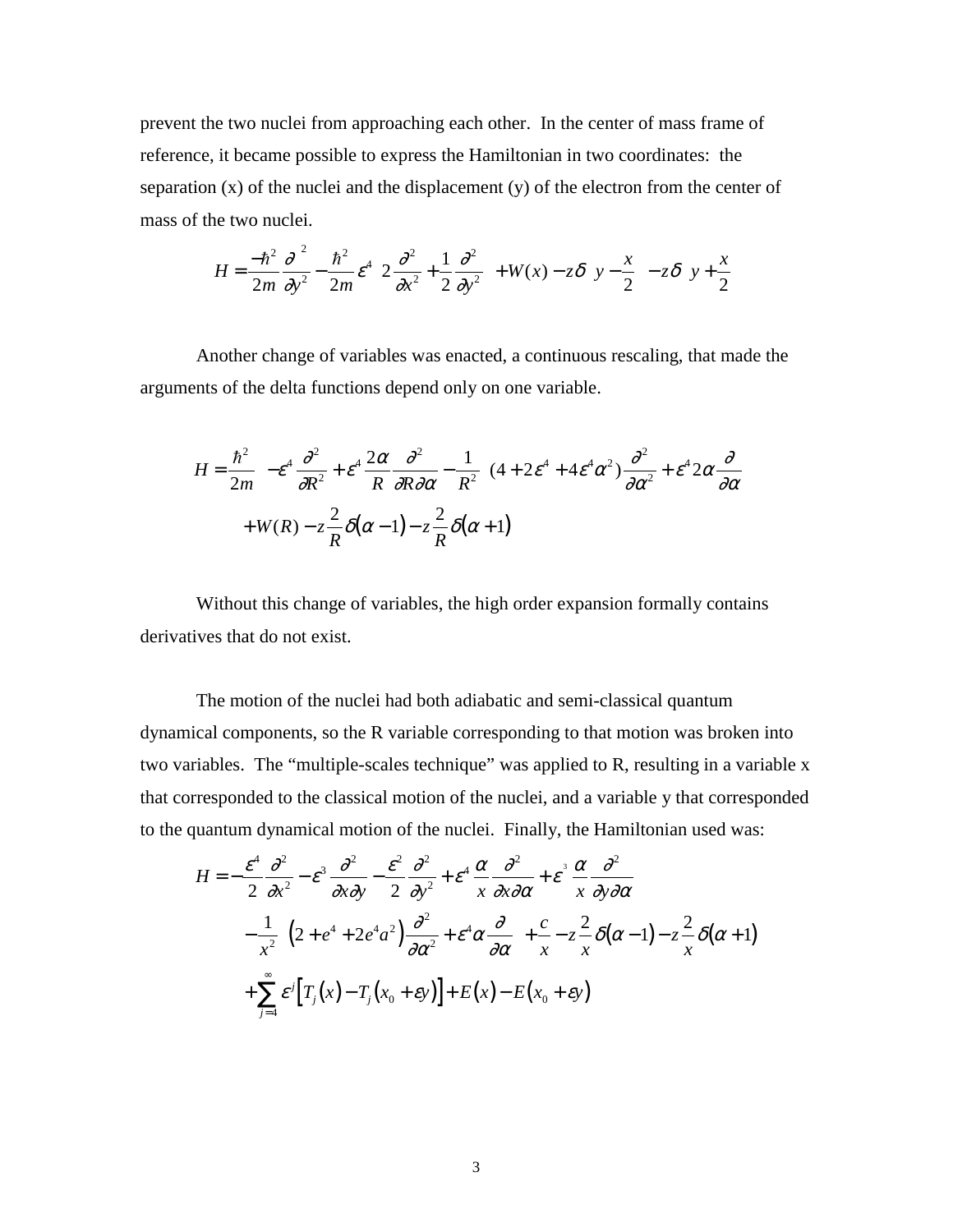Since  $\varepsilon$  is small,  $T_i(x_0+\varepsilon y)$  and  $E(x_0+\varepsilon y)$  may be expressed as Taylor expansions about  $x_0$ . This allows the Hamiltonian to be written in a more useful format:

$$
H = \left[\frac{2}{x^2}\frac{\partial^2}{\partial x^2} + \frac{c}{x} - \frac{2z}{x}\delta(\alpha - 1) - \frac{2z}{x}\delta(\alpha + 1) + E(x_0) - E(x)\right]
$$
  
+  $\varepsilon^2 \left[-\frac{1}{2}\frac{\partial^2}{\partial y^2} - \frac{E''(x_0)}{2}y^2\right] - \varepsilon^3 \left[\frac{\partial^2}{\partial x \partial y} - \frac{a}{x}\frac{\partial^2}{\partial y \partial \alpha} + \frac{E'''(x_0)}{3!}y^3\right]$   
-  $\varepsilon^4 \left[\frac{1}{2}\frac{\partial^2}{\partial x^2} - \frac{\alpha}{x}\frac{\partial^2}{\partial x \partial \alpha} - \frac{1 + \alpha^2}{x^2}\frac{\partial^2}{\partial \alpha^2} - \frac{\alpha}{x^2}\frac{\partial}{\partial \alpha} + \frac{E^{(4)}(x_0)}{4!}y^4\right]$   
+  $\sum_{j=4}^8 \varepsilon^j \left[\left[T_j(x) - T_j(x_0 + \varepsilon y)\right] - \frac{E^{(j)}(x_0)}{j!}y^j\right] + O(\varepsilon^9)$ 

### *Observations of Variables*

At zeroth order in ε, Schrodinger's equation is the following:

$$
\left[\frac{2}{x^2}\frac{\partial^2}{\partial x^2} + \frac{c}{x} - \frac{2z}{x}\delta(\alpha - 1) - \frac{2z}{x}\delta(\alpha + 1) + E(x) - E(x_0) - E_0\right] \Psi_0(x, y, \alpha) = 0
$$

 $E_0$  represents the zeroth order approximation of the energy, and  $E(x_0)$  is the energy of the unperturbed Hamiltonian. The two are equal, but it is important to not mistake the energy of the Hamiltonian with the approximations of the energy. Schrodinger's equation above can be solved for  $X(x, \alpha)$ , where  $\Psi_0(x, y, \alpha) = Y(y)X(x, \alpha)$ . There are an infinite number of solutions, but only the two bound states are of interest. There is an even bound state and an odd bound state, but beneath certain values of z and x, the odd state vanishes. This leads to the idea that in the x and  $\alpha$  variables, there are two varieties of states; those mathematically parallel (in  $\alpha$ ) to the even bound solution and those mathematically perpendicular (in  $\alpha$ ) to the even bound solution. Only the even bound state is parallel in  $\alpha$  to the even bound state; no other state is. This state will be denoted by  $\Phi(x, \alpha)$ . The even bound state is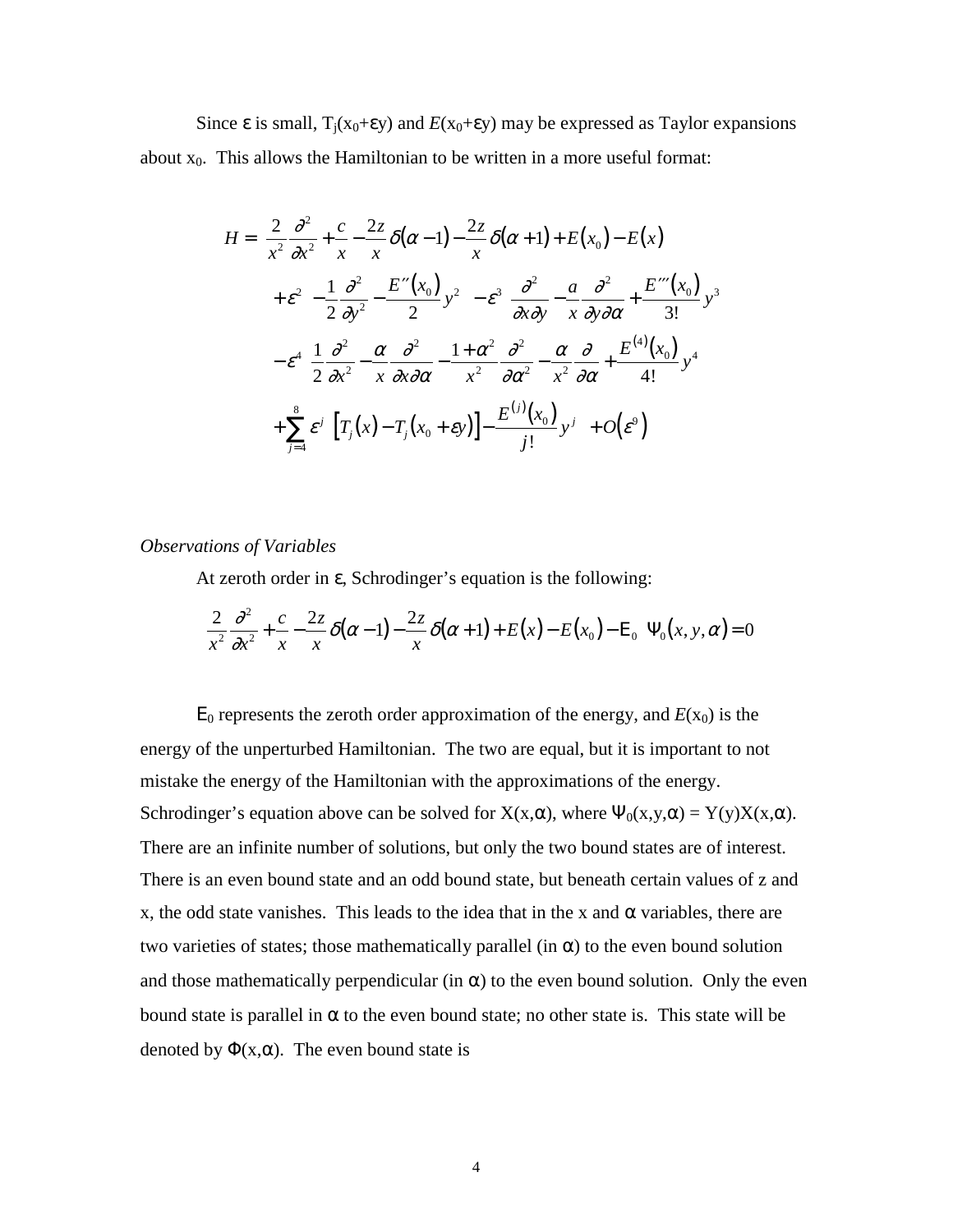$$
\Phi(x,\alpha) = \begin{cases}\nA e^{k(x)\alpha} & \alpha < -1 \\
B\left(e^{k(x)\alpha} + e^{-k(x)\alpha}\right) & -1 < \alpha < 1 \\
A e^{-k(x)\alpha} & 1 < \alpha\n\end{cases}
$$

but the states perpendicular to  $\Phi(x, \alpha)$  vary greatly. In the above expression,

$$
B = \frac{Ae^{-k(x)}}{e^{-k(x)} - e^{-k(x)}}
$$

and A is found by normalization and  $k(x)$  satisfies

$$
(\tanh(k)+1) = \frac{xz}{k}
$$

The energy of this state is

$$
E(x) = -\frac{2k^2(x)}{x^2} + \frac{c}{x}
$$

Denoting the states perpendicular to  $\Phi(x,\alpha)$  by  $F(x,\alpha)$ , any wavefunction can be written as

$$
Y_1(y)\Phi(x,\alpha)+Y_2(y)F(x,\alpha)
$$

At 1st order in ε, Schrodinger's equation is similar to zeroth order, but the right side contains a term  $E_1\Psi_0(x,y,\alpha)$ .

$$
[H_{el} - E(x)]\Psi_1(x, y, \alpha) = E_1 \Psi_0(x, y, \alpha)
$$

The term on the right hand side is parallel to  $\Phi(x,a)$ , but the Hamiltonian on the left side cancels all functions parallel to  $\Phi(x,a)$ . The right side of the equation must therefore vanish for all values of x, and  $\alpha$ . E<sub>1</sub> is zero and

$$
\Psi_1(x, y, \alpha) = \Phi(x, \alpha) Y(y)
$$

At 2nd order in ε, Schrodinger's equation is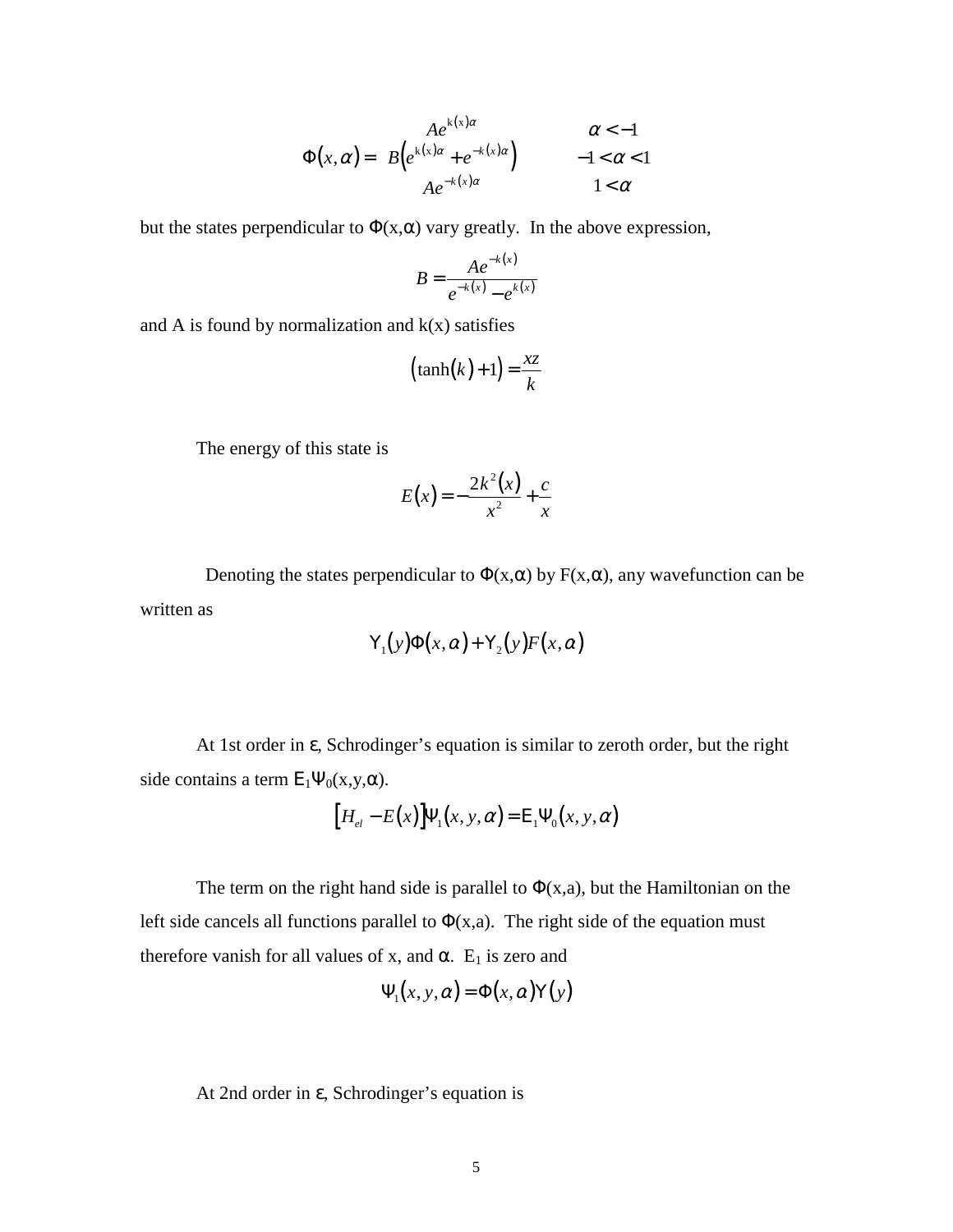$$
\left[H_{el} - E(x)\right] \Psi_2(x, y, \alpha) + \left[-\frac{1}{2} \frac{\partial^2}{\partial y^2} - \frac{E''(x_0)}{2} y^2\right] \Psi_0(x, y, \alpha) = E_2 \Psi_0(x, y, \alpha)
$$

This equation can be split into its parallel components and its perpendicular components.  $\Psi_2(x,y,\alpha)$  must have no perpendicular component, and is therefore removed from the equation when it is operated on by  $[H_{el} - E(x)]$ . In the y variable, this is the equation of a simple harmonic oscillator. The well-known solutions to the simple harmonic oscillator are most frequently written in Dirac notation as  $|n\rangle$ . Any wavefunction will, at some time, be subject to this "simple harmonic oscillator" portion of the Hamiltonian, and can be written as

$$
\Psi_m(x, y, \alpha) = \Phi(x, \alpha) \sum_p c_{m,p}(x) |p\rangle + \sum_p F_{m,p}(x, \alpha) |p\rangle
$$

where  $\Psi_0(x,y,\alpha)$  is

 $\Phi(x, \alpha) |n\rangle$ 

It is convenient to use the following substitutions and notation.

$$
\omega = \sqrt{E''(x_0)}
$$
  
\n
$$
\rho = \frac{1}{\sqrt{2}\omega}
$$
  
\n
$$
y = \rho(a + a^+)
$$
  
\n
$$
\frac{\partial}{\partial y} = \frac{1}{2\rho}(a - a^+)
$$

The second order correction to the energy is

$$
E_2 = \left(n + \frac{1}{2}\right)\omega
$$

At 3rd order in ε, Schrodinger's equation requires

$$
\left[H_{el} - E(x)\right] \Psi_3(x, y, \alpha) = \left[\frac{1}{2\rho} \left(\frac{\partial}{\partial x} - \frac{\alpha}{x} \frac{\partial}{\partial \alpha}\right) (a - a^+) \Psi_0\right]^{\perp}
$$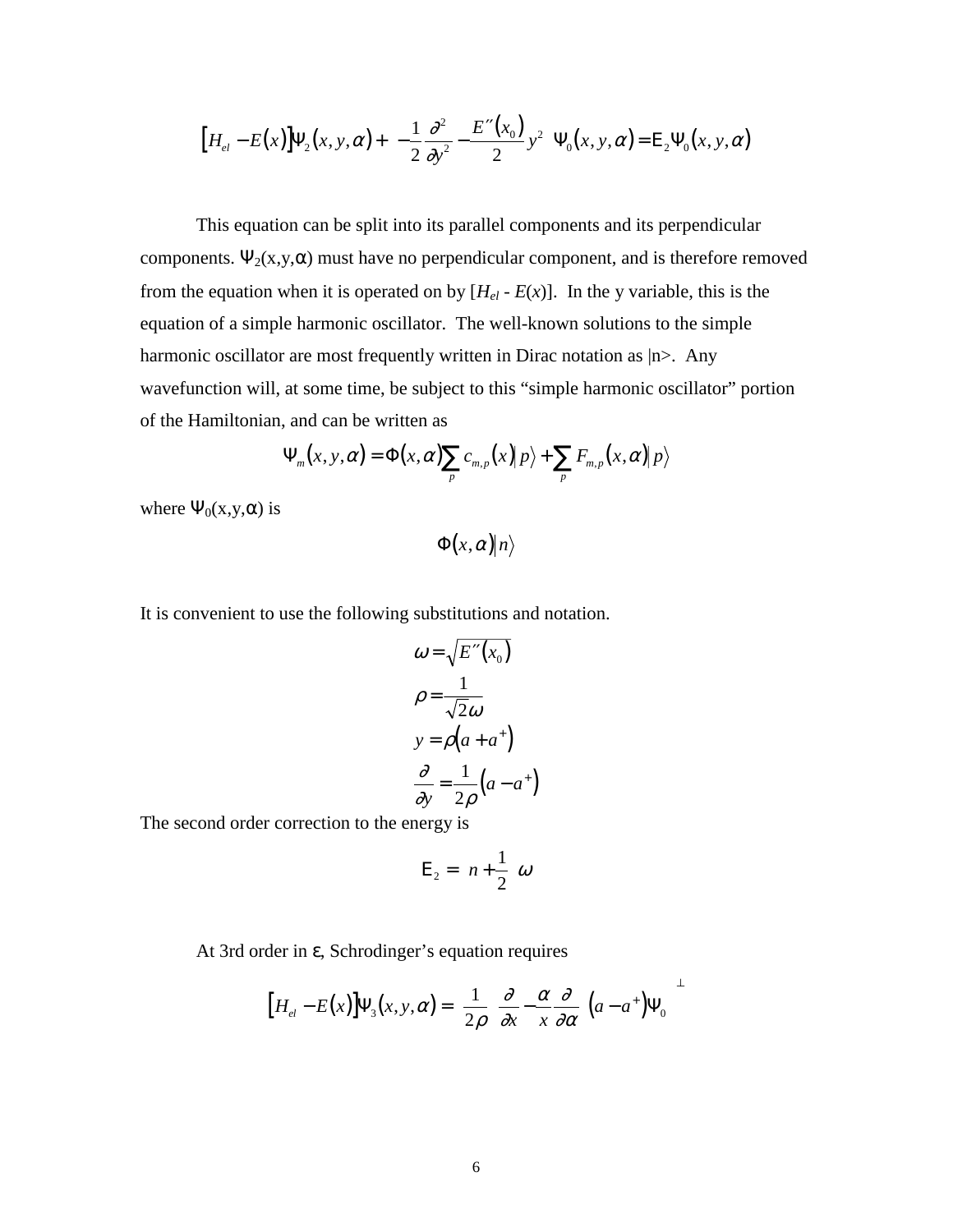to be solved for  $\Psi_3(x,y,\alpha)$ , where the right hand side of the equation is the component of that expression that is perpendicular in  $\alpha$  to  $\Phi(x,\alpha)$ . By earlier considerations,  $\Psi_3(x,y,\alpha)$ can be written as

$$
\Phi(x,\alpha)\sum_{p}c_{3,p}(x)|p\rangle + F_{3,n-1}(x,\alpha)|n-1\rangle + F_{3,n+1}(x,\alpha)|n+1\rangle
$$

where  $F_{3,n\pm 1}(x,\alpha)$  are found by the constraining equation.

At 4th order, Schrodinger's equation has similar requirements for  $F_{4,n\pm 4}(x,\alpha)$  and  $F_{4,n\pm2}(x, \alpha)$ . These will be the same as  $F_{3,n\pm1}(x, \alpha)$ , multiplied by certain expressions. The equation for  $F_{4,n}(x, \alpha)$  is sufficiently more difficult, but still solvable.

$$
\left[H_{el} - E(x)\right] \Psi_{4}(x, y, \alpha) = \left[\frac{1}{2\rho} \left(\frac{\partial}{\partial x} - \frac{\alpha}{x} \frac{\partial}{\partial \alpha}\right) \left(a - a^{+}\right) \Psi_{1}(x, y, \alpha)\right]^{2} + \left[\left(\frac{1}{2} \frac{\partial^{2}}{\partial x^{2}} - \frac{\alpha}{x} \frac{\partial^{2}}{\partial x \partial \alpha} - \frac{1 + \alpha^{2}}{x^{2}} \frac{\partial^{2}}{\partial \alpha^{2}} - \frac{\alpha}{x^{2}} \frac{\partial}{\partial \alpha}\right) \Psi_{0}(x, y, \alpha)\right]^{2}
$$

## *Discovering Necessary Terms*

Now that the structure of the solutions has been found, it is possible to calculate each of the components of each of the wavefunctions until  $E_8$  is found. Many terms, however, do not contribute to  $E_8$ . By examining which terms contribute to  $E_8$ , and which terms contribute to those terms, it is possible to discover which terms are necessary, and which do not need to be calculated.

### *Finding Terms*

Knowing the structure and necessary terms, it is possible to compute the terms in an efficient manner. Note that each term  $c_{m,p}(x)$  (the x-dependent coefficient of each  $|p\rangle$ ) will be a function of the terms that have been previously calculated. The coefficients  $c_{1,p}(x)$  can be found by examination of Schrodinger's equation in third order of  $\varepsilon$ .

$$
\left[H_{el}-E(x)\right]\Psi_{3}(x,y,\alpha)+\left[H_{osc}-E_{2}\right]\Psi_{1}(x,y,\alpha)=\left[\frac{1}{2\rho}\left(a-a^{+}\right)\left(\frac{\partial}{\partial x}-\frac{\alpha}{x}\frac{\partial}{\partial \alpha}\right)+\frac{E'''(x_{0})}{3!}\left(a+a^{+}\right)^{3}-E_{3}\right]\Psi_{0}(x,y,\alpha)
$$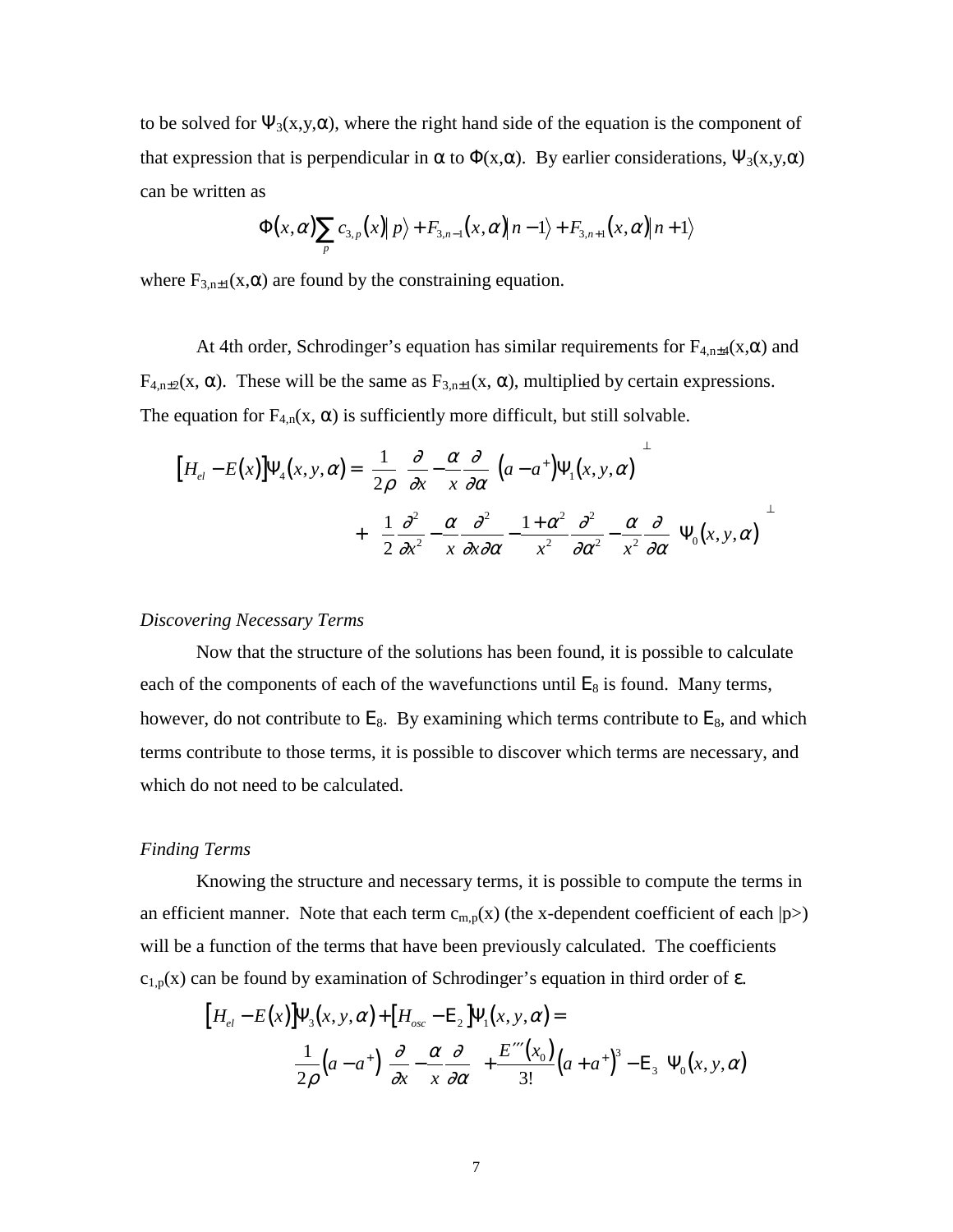The projection of this equation onto the "parallel to  $\Phi(x,\alpha)$ " direction is

$$
\left[H_{osc} - \mathbf{E}_{2}\right] \Phi(x, \alpha) \sum_{p} c_{1,p}(x) \mid p \rangle =
$$
\n
$$
\left[\frac{1}{2\rho} \left(a - a^{+}\left(\frac{\partial}{\partial x} - \frac{\alpha}{x} \frac{\partial}{\partial \alpha}\right) + \frac{E'''(x_{0})}{3!} \rho^{3}\left(a + a^{+}\right)^{3}\right] \Phi(x, \alpha) \mid n \rangle\right]
$$

The four nonzero coefficients  $c_{1,p}(x)$  are

$$
c_{1,n-3}(x) = -\frac{1}{3} \frac{E'''(x_0)}{3!} \rho^3(\sqrt{n-2\sqrt{n-1}\sqrt{n}})
$$
  
\n
$$
c_{1,n-1}(x) = -\frac{1}{1} \frac{E'''(x_0)}{3!} \rho^3((3)(n)\sqrt{n}) - \frac{1}{2\rho} \Biggl[ \Bigl( \frac{\partial}{\partial x} - \frac{\alpha}{x} \frac{\partial}{\partial \alpha} \Bigr) \Phi(x, \alpha) \Biggr] (\sqrt{n})
$$
  
\n
$$
c_{1,n+1}(x) = \frac{1}{1} \frac{E'''(x_0)}{3!} \rho^3((3)(n+1)\sqrt{n+1}) - \frac{1}{2\rho} \Biggl[ \Bigl( \frac{\partial}{\partial x} - \frac{\alpha}{x} \frac{\partial}{\partial \alpha} \Bigr) \Phi(x, \alpha) \Biggr] (\sqrt{n+1})
$$
  
\n
$$
c_{1,n+3}(x) = \frac{1}{3} \frac{E'''(x_0)}{3!} \rho^3(\sqrt{n+3}\sqrt{n+2}\sqrt{n+1})
$$

where the parallel bars imply the projection of the function inside the brackets onto  $\Phi(x,\alpha)$ , or the mathematical dot-product of the interior function with  $\Phi(x,\alpha)$ , in the  $\alpha$ variable.

A careful reader may note that the equation above puts no restriction on  $c_{1,n}(x)$ . We will choose  $c_{1,n}(x) = 0$ . By doing so, we have decided that  $\Psi_1(x,y,\alpha)$  is orthogonal to  $\Psi_0(x,y,\alpha)$ , in particular, it is mathematically perpendicular to  $\Psi_0(x,y,\alpha)$  in the y variable. Making this choice will only affect the normalization of  $\Psi_0(x,y,\alpha)$ . We will choose a similar restriction on all corrections to the wavefunctions:

$$
c_{m,n}(x) = 0
$$

At fourth order in ε, the parallel component of Schrodinger's equation is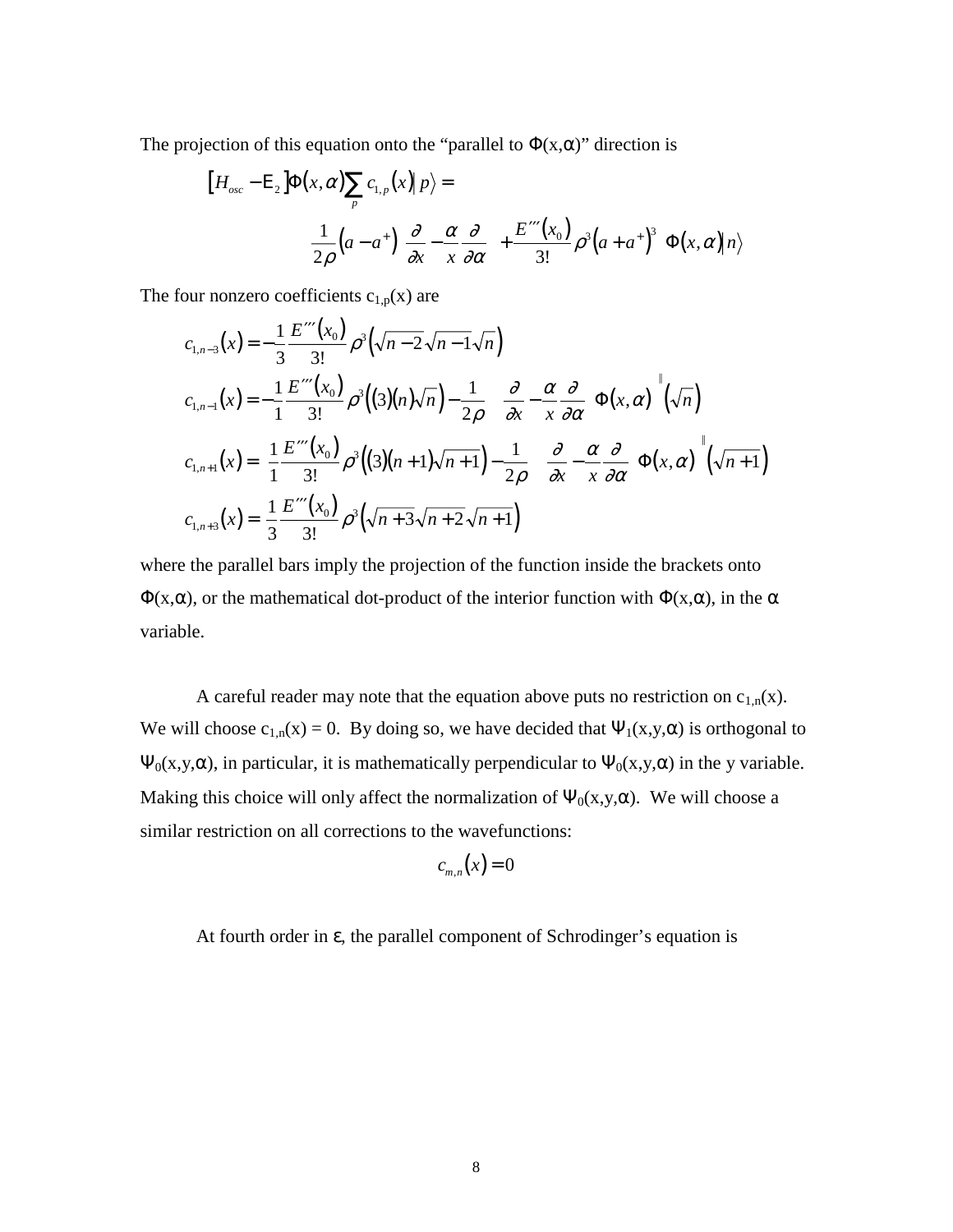$$
\sum_{p} (p - n)c_{2,p}(x) | p \rangle = \left[ \frac{1}{2\rho} \left( a - a^{+} \right) \left( \frac{\partial}{\partial x} - \frac{\alpha}{x} \frac{\partial}{\partial \alpha} \right) + \frac{E'''(x_0)}{3!} \left( a + a^{+} \right)^{3} \right] \sum_{q} c_{1,q}(x) | q \rangle
$$
  
+ 
$$
\left[ \left( \frac{1}{2} \frac{\partial^{2}}{\partial x^{2}} - \frac{\alpha}{x} \frac{\partial^{2}}{\partial x \partial \alpha} - \frac{1 + \alpha^{2}}{x^{2}} \frac{\partial^{2}}{\partial \alpha^{2}} - \frac{\alpha}{x^{2}} \frac{\partial}{\partial \alpha} \right) \Phi(x, \alpha) \right] | n \rangle
$$
  
+ 
$$
\left[ \frac{E^{(4)}}{4!} \rho^{4} \left( a + a^{+} \right)^{4} - T_{4}(x) + T_{4}(x_{0}) + E_{4} \right] | n \rangle
$$

There are six nonzero  $c_{2,p}(x)$ :

2

2

ρ

$$
c_{2,n-6}(x) = -\frac{1}{6} \frac{E'''(x_0)}{3!} \rho^3(\sqrt{n-5}\sqrt{n-4}\sqrt{n-3}c_{1,n-3})
$$
  
\n
$$
c_{2,n-4}(x) = -\frac{1}{4} \frac{E'''(x_0)}{3!} \rho^3(\sqrt{n-3}\sqrt{n-2}\sqrt{n-1}c_{1,n-1} + \sqrt{n-3}(3)(n-3)c_{1,n-3})
$$
  
\n
$$
-\frac{1}{4} \frac{E^{(4)}(x_0)}{4!} \rho^4\sqrt{n-3}\sqrt{n-2}\sqrt{n-1}\sqrt{n-4}\frac{1}{4} \frac{1}{2\rho} (D_1\Phi^{||})(\sqrt{n-3}c_{1,n-3})
$$
  
\n
$$
c_{2,n-2}(x) = -\frac{1}{2} \frac{E'''(x_0)}{3!} \rho^3(\sqrt{n-2}(3)(n-2)c_{1,n-3} + \sqrt{n-1}(3)(n-1)c_{1,n-1} + \sqrt{n-1}\sqrt{n}\sqrt{n+1}c_{1,n+1})
$$
  
\n
$$
-\frac{1}{2} \frac{E^{(4)}(x_0)}{4!} \rho^4\sqrt{n-1}\sqrt{n}(4n-2) - \frac{1}{2} \frac{1}{2\rho}(D_1\Phi^{||})(\sqrt{n-1}c_{1,n-1} - \sqrt{n-2}c_{1,n-3})
$$
  
\n
$$
-\frac{1}{2} \frac{1}{2} \frac{1}{2} \sqrt{n-1}c'_{1,n-1}
$$

$$
c_{2,n+2}(x) = \frac{1}{2} \frac{E''''(x_0)}{3!} \rho^3 \left( \sqrt{n+2} \sqrt{n+1} \sqrt{n} c_{1,n-1} + \sqrt{n+2} (3)(n+2) c_{1,n+1} + \sqrt{n+3} (3)(n+3) c_{1,n+3} \right) + \frac{1}{2} \frac{E^{(4)}(x_0)}{4!} \rho^4 \sqrt{n+2} \sqrt{n+1} (4n+6) + \frac{1}{2} \frac{1}{2\rho} (D_1 \Phi^{||}) \left( \sqrt{n+3} c_{1,n+3} - \sqrt{n+2} c_{1,n+1} \right) - \frac{1}{2} \frac{1}{2\rho} \sqrt{n+2} c'_{1,n+1}
$$

$$
c_{2,n+4}(x) = \frac{1}{4} \frac{E'''(x_0)}{3!} \rho^3 \left( \sqrt{n+4} \sqrt{n+3} \sqrt{n+2} c_{1,n+1} + \sqrt{n+4} (3)(n+4) c_{1,n+3} \right)
$$
  
+ 
$$
\frac{1}{4} \frac{E^{(4)}(x_0)}{4!} \rho^4 \sqrt{n+4} \sqrt{n+3} \sqrt{n+2} \sqrt{n+1} - \frac{1}{4} \frac{1}{2\rho} (D_1 \Phi^{||}) \left( \sqrt{n+4} c_{1,n+3} \right)
$$
  

$$
c_{2,n+6}(x) = \frac{1}{6} \frac{E'''(x_0)}{3!} \rho^3 \sqrt{n+6} \sqrt{n+5} \sqrt{n+4} c_{1,n+3}
$$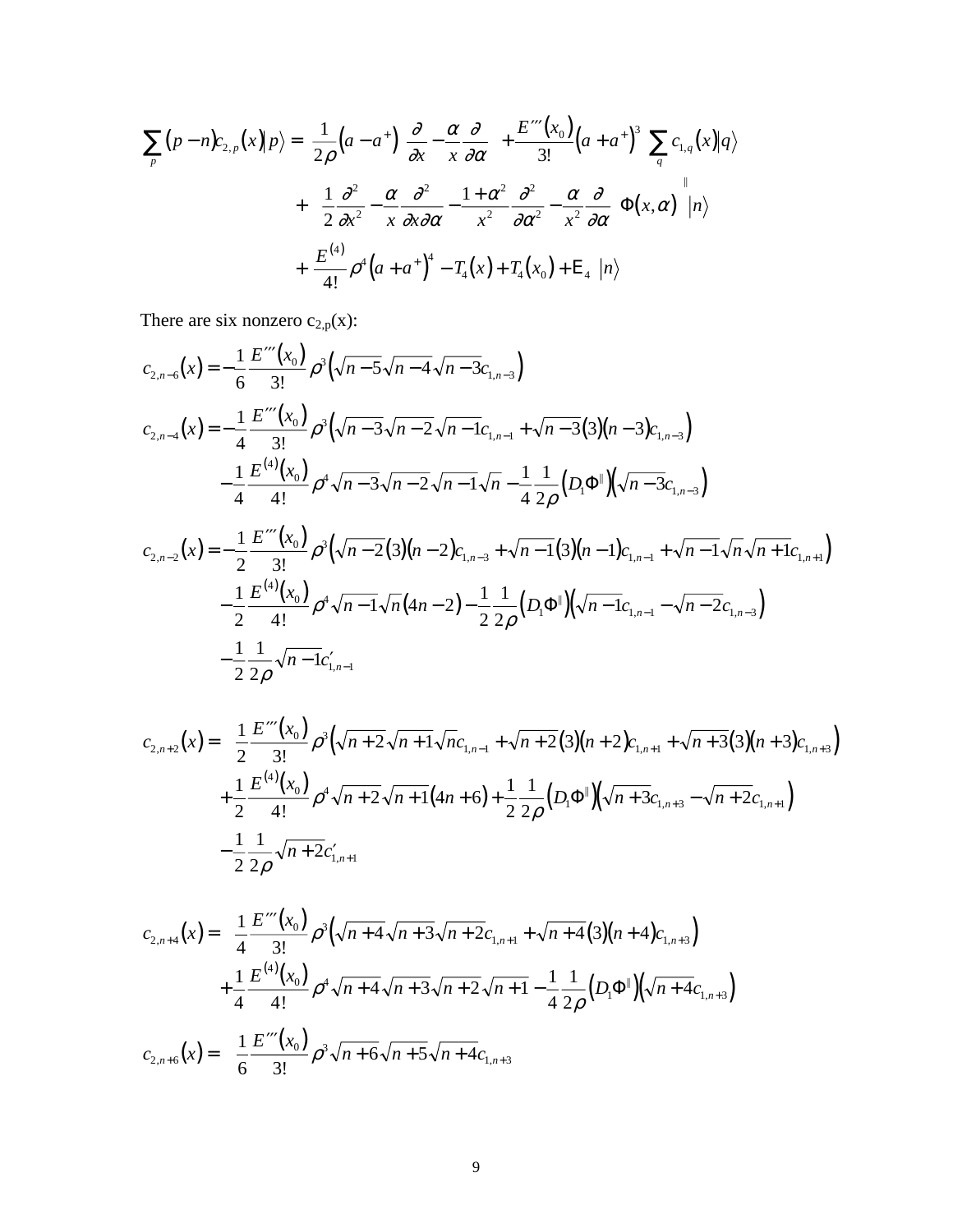$$
(D_1\Phi^{\parallel}) = \left[ \left( \frac{\partial}{\partial x} - \frac{\alpha}{x} \frac{\partial}{\partial \alpha} \right) \Phi(x, \alpha) \right]^{\parallel}
$$

It is illustrated that the coefficients  $c_{m,p}(x)$  are functions on the previous coefficients  $c_{m-1,p}(x)$ . Performing the expansion without substituting in the  $c_{m-1,p}(x)$  will allow for simple correction of sign mistakes and any algebraic errors.

All necessary coefficients  $c_{m,p}(x)$  may be found in a manner similar to the above, but will not be included in this paper due to their collective lengths.

At fourth order in  $\varepsilon$ , Schrodinger's equation allows  $T_4(x)$  to be found.

$$
T_{4}(x) = \frac{E'''(x_{0})}{3!} \rho^{3} \left( \sqrt{n-2} \sqrt{n-1} \sqrt{n} c_{1,n-3} + \sqrt{n} (3)(n) c_{1,n-1} + \sqrt{n+1} (3)(n+1) c_{1,n+1} + \sqrt{n+3} \sqrt{n+2} \sqrt{n+1} c_{1,n+3} \right)
$$
  
+ 
$$
\frac{E^{(4)}(x_{0})}{4!} \rho^{4} (3)(2n^{2} + 2n + 1) + (D_{2} \Phi^{\parallel}) + \frac{1}{2\rho} \left( \sqrt{n+1} \frac{\partial c_{1,n+1}}{\partial x} - \sqrt{n} \frac{\partial c_{1,n-1}}{\partial x} \right)
$$
  

$$
(D_{2} \Phi^{\parallel}) = \left[ \left( \frac{1}{2} \frac{\partial^{2}}{\partial x^{2}} - \frac{\alpha}{x} \frac{\partial^{2}}{\partial x \partial \alpha} - \frac{1+\alpha^{2}}{x^{2}} \frac{\partial^{2}}{\partial \alpha^{2}} - \frac{\alpha}{x^{2}} \frac{\partial}{\partial \alpha} \right) \Phi(x, \alpha) \right]^{\parallel}
$$

With  $T_4(x)$  written in this manner,  $E_4 = T_4(x_0)$ .

$$
E_4 = \frac{1}{E''(x_0)} \left[ \left( \frac{E'''(x_0)}{E''(x_0)} \right)^2 \left( \frac{11}{288} + \frac{5n(n+1)}{48} \right) + \left( \frac{E^{(4)}(x_0)}{E''(x_0)} \right) \left( \frac{1}{32} + \frac{n(n+1)}{16} \right) \right]
$$
  
+  $(D_2 \Phi^{\parallel}) + \frac{1}{2\rho} \left( \sqrt{n+1} \frac{\partial c_{1,n+1}}{\partial x} - \sqrt{n} \frac{\partial c_{1,n-1}}{\partial x} \right)$ 

This is the Born-Oppenheimer prediction of the fourth order correction of the energy, with a pair of additional terms attributed to the specific model under consideration.

The sixth order and eighth order corrections to the energy can be found in a like manner, however the additional terms are exceedingly more complex and some components of those terms have not been evaluated. There are mathematical difficulties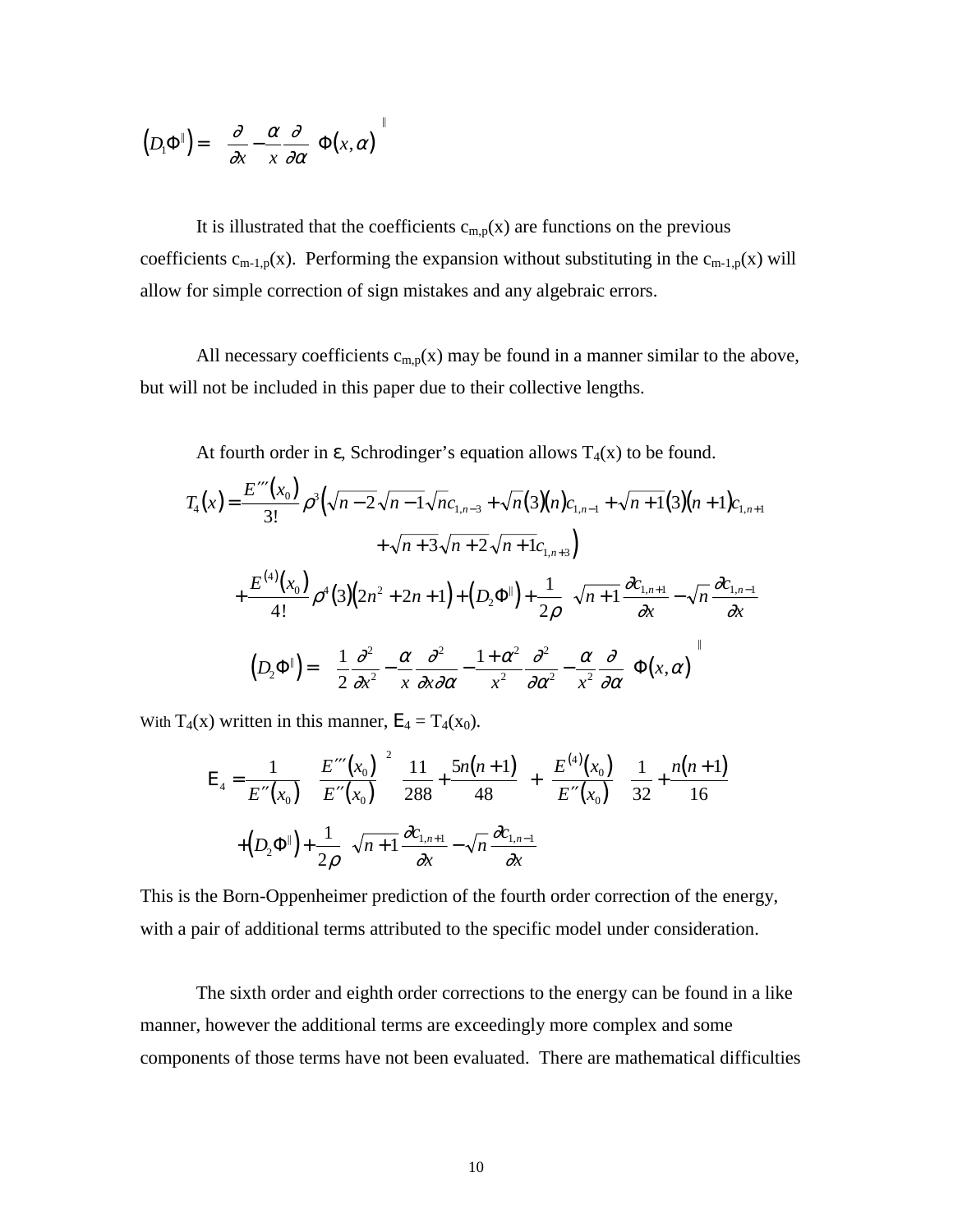associated with calculating the perpendicular components  $F_{m,p}(x)$ , and worse, the parallel and perpendicular components of  $D_1$  and  $D_2$  acting on these functions.

#### *In Conclusion*

There are mathematical difficulties in finding the eighth order correction to the energy of the examined model. One may bypass these difficulties by leaving undetermined terms in each expression, or by choosing convenient notation that allows these math problems to be solved separately. After so doing, the eighth order correction to the energy is possible to find, although finding it is extremely tedious. Noting that only some terms of the corrections of the wavefuctions contribute to  $E_8$  allows a solution to be found more quickly. Making observations of the behavior of the wavefunction in its three variables allows clever notation to be used, thus reducing the difficulty of finding  $E_8$ . Noting that any correction of the wavefunction depends explicitly on the prior corrections of the wavefunction, a solution may be found modularly, or even stepby-step backwards from  $E_8$ . Writing each wavefunction as an explicit function of the prior wavefunctions will stop sign errors and small algebraic errors from propagating into higher order corrections.

Proper use of these techniques will save much time when solving for the eighth order correction of the energy of an electron in an NO molecule, that is, when attempting to observe Λ-doubling theoretically.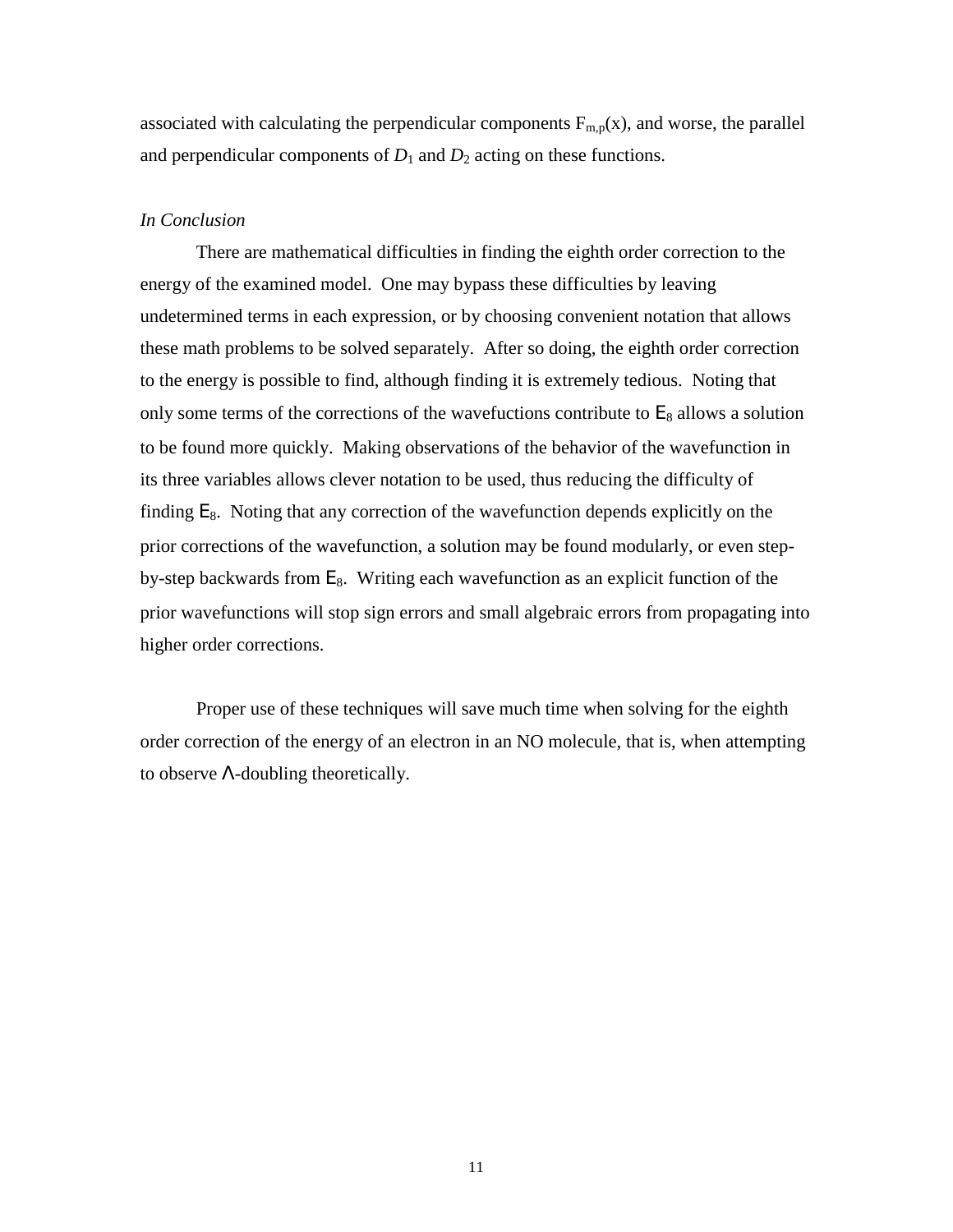#### *References*

1. Born, M., Oppenheimer, R. Zur Quantentheorie der Molekeln. Ann. Phys. (Leipzig) 84, 457-484 (1927).

2. Combes, J.-M., Duclos, P., Seiler, R. The Born-Oppenheimer Approximation. in Rigorous Atomic and Molecular Physics, ed by Velo, G., Wightman, A. pp. 185-212. New York: Plenum Press 1981.

3. Hagedorn, G. High Order Corrections to the Time-Independent Born-Oppenheimer Approximation. I: Smooth Potentials. Ann. Inst. H. Poincare Sect A. 47, 1-19 (1987).

4. Hagedorn, G. High Order Corrections to the Time-Independent Born-Oppenheimer Approximation. II: Diatomic Coulomb Systems. Commun. Math. Phys. 116, 23-44 (1988).

5. Klein, M., Martinez, A., Seiler, R., Wang, X. P. On the Born-Oppenheimer Expansion for Polyatomic Molecules. Commun. Math. Phys. 143, 607-639 (1992).